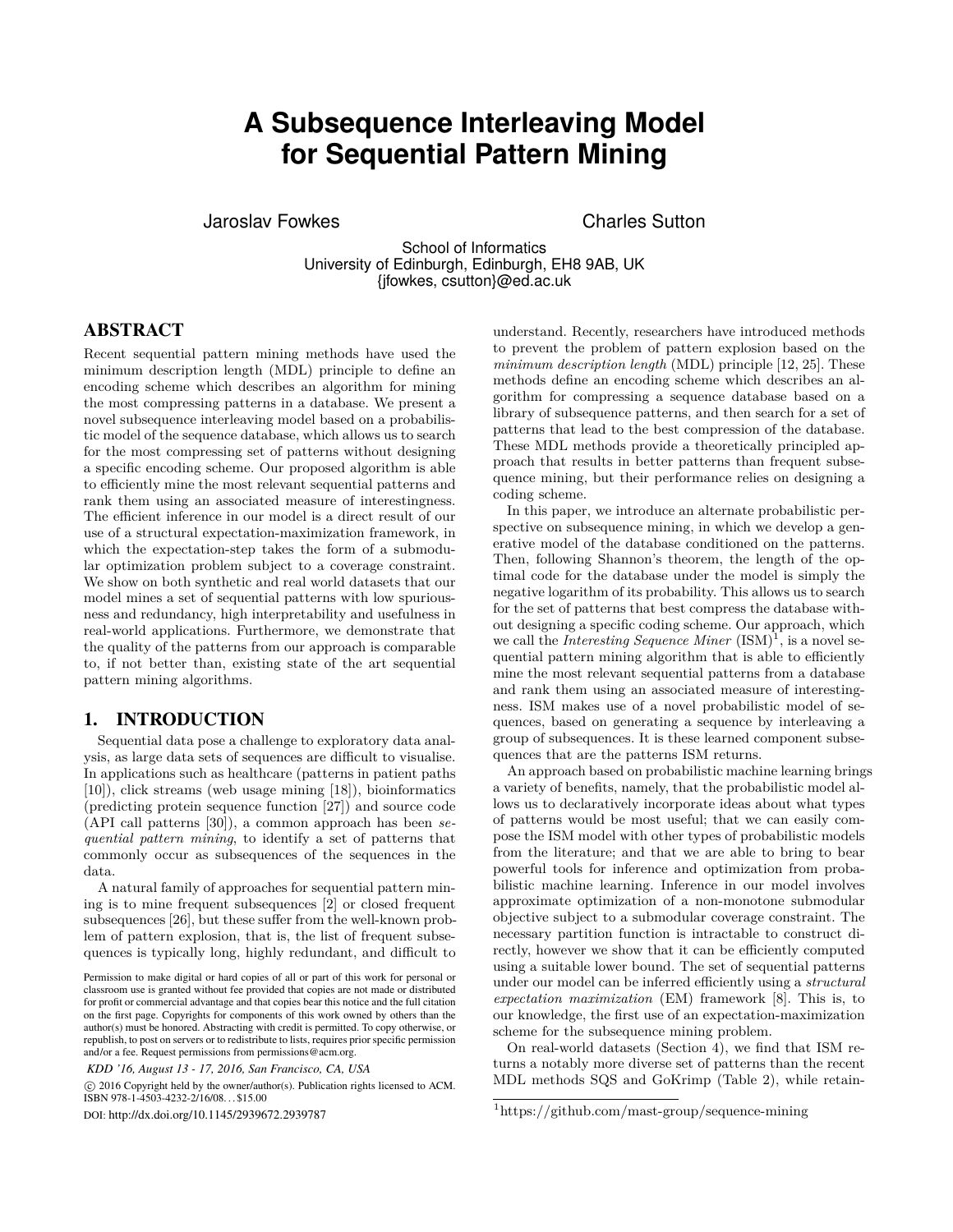ing similar quality. A more diverse set of patterns is, we suggest, especially suitable for manual examination during exploratory data analysis. Qualitatively, the mined patterns from ISM are all highly correlated and extremely relevant, e.g. representing phrases such as *oh dear* or concepts such as *reproducing kernel hilbert space*. More broadly, this new perspective has the potential to open up a wide variety of future directions for new modelling approaches, such as combining sequential pattern mining methods with hierarchical models, topic models, and nonparametric Bayesian methods.

# 2. RELATED WORK

Sequential pattern mining was first introduced by Agrawal and Srikant [\[2\]](#page-9-4) in the context of market basket analysis, which led to a number of other algorithms for frequent subsequence, including GSP [\[23\]](#page-9-9), PrefixSpan [\[22\]](#page-9-10), SPADE [\[29\]](#page-9-11), and SPAM [\[3\]](#page-9-12). Frequent sequence mining suffers from *pattern explosion*: a huge number of highly redundant frequent sequences are retrieved if the given minimum support threshold is too low. One way to address this is by mining frequent closed sequences, i.e., those that have no subsequences with the same frequency, such as via the BIDE algorithm [\[26\]](#page-9-5). However, even mining frequent closed sequences does not fully resolve the problem of pattern explosion. We refer the interested reader to Chapter 11 of [\[1\]](#page-9-13) for a survey of frequent sequence mining algorithms.

In an attempt to tackle this problem, modern approaches to sequence mining have used the *minimum description length* (MDL) principle to find the set of sequences that best summarize the data. The GoKrimp algorithm [\[12\]](#page-9-6) directly mines sequences that best compress a database using a MDL-based approach. The goal of GoKrimp is essentially to cover the database with as few sequences as possible, because the dictionary-based description length that is used by GoKrimp favours encoding schemes that cover more long and frequent subsequences in the database. In fact, finding the most compressing sequence in the database is strongly related to the maximum tiling problem, i.e., finding the tile with largest area in a binary transaction database.

SQS-Search (SQS) [\[25\]](#page-9-7) also uses MDL to find the set of sequences that summarize the data best: a small set of informative sequences that achieve the best compression is mined directly from the database. SQS uses an encoding scheme that explicitly punishes gaps by assigning zero cost for encoding non-gaps and higher cost for encoding larger gaps between items in a pattern. While SQS can be very effective at mining informative patterns from text, it cannot handle interleaving patterns, unlike GoKrimp and ISM, which can be a significant drawback on certain datasets e.g. patterns generated by independent processes that may frequently overlap.

In related work, Mannila and Meek [\[15\]](#page-9-14) proposed a generative model of sequences which finds partial orders that describe the ordering relationships between items in a sequence database. Sequences are generated by selecting a subset of items from a partial order with a learned inclusion probability and arranging them into a compatible random ordering. Unlike ISM, their model does not allow gaps in the generated sequences and each sequence is only generated from a single partial order, an unrealistic assumption in practice.

There has also been some existing research on probabilistic models for sequences, especially using Markov models. Gwadera et al. [\[9\]](#page-9-15) use a variable order Markov model to identify statistically significant sequences. Stolcke and Omohundro [\[24\]](#page-9-16) developed a structure learning algorithm for HMMs that learns both the number of states and the topology. Landwehr [\[13\]](#page-9-17) extended HMMs to handle a fixed number of hidden processes whose outputs interleave to form a sequence. Wood et al. developed the sequence memoizer [\[28\]](#page-9-18), a variable order Markov model with a Pitman-Yor process prior. Also, Nevill-Manning and Witten [\[20\]](#page-9-19) infer a contextfree grammar over sequences using the Sequitur algorithm.

# 3. MINING SEQUENTIAL PATTERNS

In this section we will formulate the problem of identifying a set of interesting sequences that are useful for explaining a sequence database. First we will define some preliminary concepts and notation. An *item i* is an element of a universe  $U = \{1, 2, \ldots, n\}$  that indexes symbols. A *sequence S* is simply an ordered list of items  $(e_1, \ldots, e_m)$  such that  $e_i \in U$   $\forall i$ . A sequence  $S_a = (a_1, \ldots, a_n)$  is a subsequence of another sequence  $S_b = (b_1, \ldots, b_m)$ , denoted  $S_a \subset S_b$ , if there exist integers  $1 \leq i_1 < i_2 < \ldots < i_n \leq m$  such that  $a_1 = b_{i_1}, a_2 = b_{i_2}, \dots, a_n = b_{i_n}$  (i.e., the standard definition of a subsequence). A sequence *database* is merely a list of sequences  $X^{(j)}$ . Further, we say that a sequence *S* is *supported* by a sequence *X* in the sequence database if  $S \subset X$ . Note that in the above definition each sequence only contains a single item as this is the most important and popular sequence type (cf. word sequences, protein sequences, click streams, etc.).<sup>[2](#page-1-0)</sup> A *multiset*  $\mathcal M$  is a generalization of a set that allows elements to occur multiple times, i.e., with a specific *multiplicity*  $\#_{\mathcal{M}}(\cdot)$ . For example in the multiset  $\mathcal{M} = \{a, a, b\}$ , the element *a* occurs twice and so has multiplicity  $\#_{\mathcal{M}}(a) = 2$ .

## 3.1 Problem Formulation

Our aim in this work is to infer a set of interesting subsequences  $\mathcal{I}$  from a database of sequences  $X^{(1)}, \ldots, X^{(N)}$ . Here by *interesting*, we mean a set of patterns that are useful for helping a human analyst to understand the important properties of the database, that is, interesting subsequences should reflect the most important patterns in the data, while being sufficiently concise and non-redundant that they are suitable for manual examination. These criteria are inherently qualitative, reflecting the fact that the goal of data mining is to build human insight and understanding. To quantify these criteria, we operationalize the notion of interesting sequence as those sequences that best explain the underlying database under a *probabilistic model* of sequences. Specifically we will use a *generative* model, i.e., a model that starts with a set of interesting subsequences  $\mathcal I$  and from this set generates the sequence database  $X^{(1)}, \ldots, X^{(N)}$ . Our goal is then to infer the most likely generating set  $\mathcal I$  under our chosen generative model. We want a model that is as simple as possible yet powerful enough to capture correlations between items in sequences. A simple such model is as follows: iteratively sample subsequences  $S$  from  $\mathcal I$  and randomly interleave them to form the database sequence *X*. If we associate each subsequence  $S \in \mathcal{I}$  with a probability  $\pi_S$ , we can sample the indicator variable  $z_S \sim \text{Bernoulli}(\pi_S)$ 

<span id="page-1-0"></span> $2$ Note that we can easily extend our algorithm to mine sequences of sets of items (as defined in the original sequence mining paper [\[2\]](#page-9-4)) by extending the subsequence operator  $\subset$ to handle these more general 'sequences'.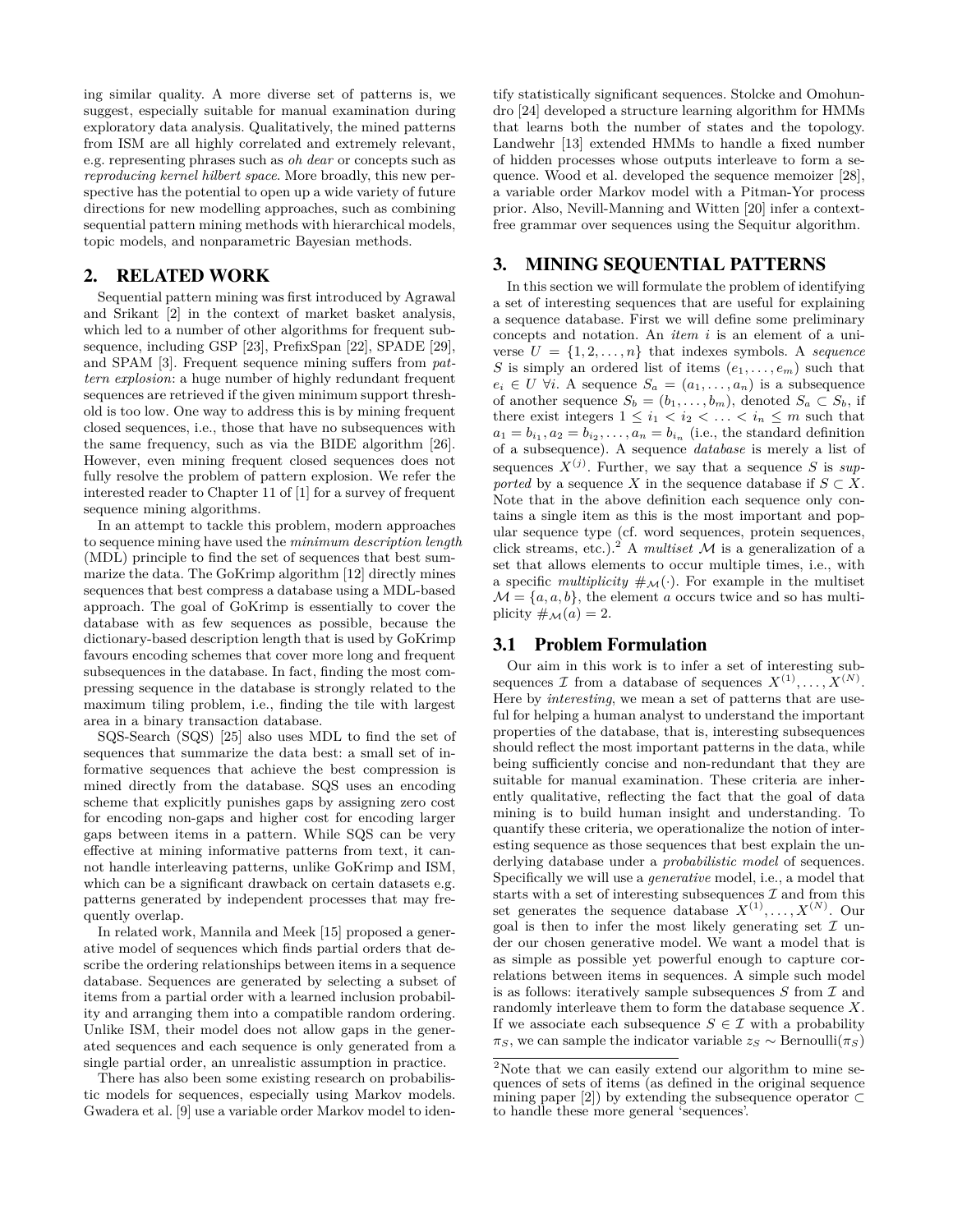and include it in X if  $z<sub>S</sub> = 1$ . However, we may wish to include a subsequence more than once in the sequence *X*, that is, we need some way of sampling the multiplicity of *S* in *X*. The simplest way to do this is to change our generating distribution from Bernoulli to e.g. Categorical and sample the multiplicity  $z_S \sim$  Categorical( $\pi_S$ ) where  $\pi_S$  is now a vector of probabilities, with one entry for each multiplicity (up to the maximum in the database). We define the generative model formally in the next section.

## <span id="page-2-2"></span>3.2 Generative Model

As discussed in the previous section, we propose a simple directed graphical model for generating a database of sequences  $X^{(1)}, \ldots, X^{(N)}$  from a set  $\mathcal I$  of interesting sequences. The generative story for our model is, independently for each sequence  $X$  in the database:

1. For each interesting sequence  $S \in \mathcal{I}$ , decide independently the number of times *S* should be included in *X*, i.e., sample the multiplicity  $z_S \in \mathbb{N}_0$  as

$$
z_S \sim \text{Categorical}(\boldsymbol{\pi}_S),
$$

where  $\pi_S$  is a vector of multiplicity probabilities. For clarity we present the Categorical distribution here but one could use a more general distribution if desired.

2. Set  $S$  to be the multiset with multiplicities  $z_S$  of all the sequences *S* selected for inclusion in *X*:

$$
\mathcal{S} := \{ S \mid z_S \geq 1 \}.
$$

3. Set  $P$  to be the set of all possible sequences that can be generated by interleaving together all occurrences of the sequences in the multiset  $S$ , i.e.,

$$
\mathcal{P} := \{ X \mid \mathcal{S} \text{ partition of } X, S \subset X \; \forall S \in \mathcal{S} \}.
$$

Here by *interleaving* we mean the placing of items from one sequence into the gaps between items in another whilst maintaining the orders of the items imposed by each sequence.

4. Sample  $X$  uniformly from  $P$ , i.e.,

*X* ∼ P*.*

Note that we never need to construct the set  $P$  in practice, since we only require its cardinality during inference, and we show in the next section how we can efficiently compute an approximation to  $|\mathcal{P}|$ . We can, however, sample from  $\mathcal P$ efficiently by merging subsequences  $S \in \mathcal{S}$  into X one at a time as follows: splice the elements of *S*, in order, into *X* at randomly chosen points (here by splicing *S* into *X* we mean the placing of items from *S* into the gaps between items in *X*). For example,  $S = \{(1, 2), (3, 4)\}$  will generate the set of sequences  $\mathcal{P} = \{(3, 4, 1, 2), (3, 1, 4, 2), (3, 1, 2, 4), (1, 3, 4, 2),\}$ (1*,* 3*,* 2*,* 4)*,*(1*,* 2*,* 3*,* 4)}. We could of course learn a transition distribution between subsequences in our model, but we choose not to do so because we want to force the model to use  $\mathcal I$  to explain the sequential dependencies in the data.

#### 3.3 Inference

Given a set of interesting sequences  $\mathcal{I}$ , let **z** denote the vector of  $z_S$  for all sequences  $S \in \mathcal{I}$  and similarly, let  $\Pi$ denote the list of  $\pi_S$  for all  $S \in \mathcal{I}$ . Assuming **z**,  $\Pi$  are fully determined, it is evident from the generative model that the probability of generating a database sequence *X* is

$$
p(X, \mathbf{z}|\mathbf{\Pi}) = \begin{cases} \frac{1}{|\mathcal{P}|} \prod_{S \in \mathcal{I}} \prod_{m=0}^{|\pi_S|-1} \pi_{S_m}^{[z_S=m]} & \text{if } X \in \mathcal{P}, \\ 0 & \text{otherwise,} \end{cases}
$$

where  $|\pi_S|$  is the length of  $\pi_S$  and  $|z_S = m|$  evaluates to 1 if  $z_S = m$ , 0 otherwise. Intuitively, it helps to think of each  $\pi_S$  as being an infinite vector and each  $S \in \mathcal{I}$  as being augmented with a Kleene star operator, so that, for example, one can use  $(1,2)^*$  and  $(3)^*$  to generate the sequence  $(1, 2, 1, 3, 2).$ 

Calculating the normalization constant  $|\mathcal{P}|$  is problematic as we have to count the number of possible distinct sequences that could be generated by interleaving together subsequences in  $S$ . This is further complicated by the fact that  $S$  is a multiset and so can contain multiple occurrences of the same subsequence, which makes efficient computation of  $|\mathcal{P}|$  impractical. However, it turns out that we can compute a straightforward upper bound since  $|\mathcal{P}|$  is clearly bounded above by all possible permutations of all the items in all the subsequences  $S \in \mathcal{S}$ , and this bound is attained when  $S$  contains only distinct singleton sequences without repetition. Formally,

$$
|\mathcal{P}| \leq \left(\sum_{S \in \mathcal{S}} |S|\right)!
$$

Conveniently, this gives us a non-trivial lower-bound on the posterior  $p(X, \mathbf{z}|\Pi)$  which, as we will want to maximize the posterior, is precisely what we want. Moreover, the lower bound acts as an additional penalty, strongly favouring a non-redundant set of sequences (see [Section 4.2\)](#page-6-0).

Now assuming the parameters  $\Pi$  are known, we can infer **z** for a database sequence *X* by maximizing the log of the lower bound on the posterior  $p(X, \mathbf{z}|\Pi)$  over **z**:

<span id="page-2-0"></span>
$$
\max_{\mathbf{z}} \sum_{S \in \mathcal{I}} \sum_{m=0}^{|\pi_S|-1} [z_S = m] \ln(\pi_{S_m}) - \sum_{j=1}^{\sum_{S \in \mathcal{S}}|S|} \ln j \qquad (3.1)
$$
  
s.t.  $X \in \mathcal{P}$ .

This is an NP-hard problem in general and so impractical to solve directly in practice. However, we will show that it can be viewed as a special case of maximizing a submodular function subject to a submodular constraint and so approximately solved using the greedy algorithm for submodular function optimization. Now strictly speaking the notion of a submodular function is only applicable to sets, however we will consider the following generalization to multisets:

*Definition 1. (Submodular Multiset Function)* Let Ω be a finite multiset and let  $\mathbb{N}_0^{\Omega}$  denote the set of all possible multisets that are subsets of  $\Omega$ , then a function  $f: \mathbb{N}_0^{\Omega} \to \mathbb{R}$ is *submodular* if for for every  $C \subset \mathcal{D} \subset \Omega$  and  $S \in \Omega$  with  $\#_\mathcal{C}(S) = \#_{\mathcal{D}}(S)$  it holds that

<span id="page-2-1"></span>
$$
f(C \cup \{S\}) - f(C) \ge f(D \cup \{S\}) - f(D).
$$

Let us now define a function *f* for our specific case: let  $\mathcal T$  be the multiset of supported interesting sequences, i.e., sequences  $S \in \mathcal{I}$  s.t.  $S \subset X$  with multiplicity given by the maximum number of occurrences of *S* in any partition of *X*. Now, define  $f: \mathbb{N}_0^{\mathcal{T}} \to \mathbb{R}$  as

$$
f(C) := \sum_{S \in C} \sum_{m=0}^{|\pi_S|-1} [\#_C(S) = m] \ln(\pi_{S_m}) - \sum_{j=1}^{|\sum_{S \in C} |S|} \ln j
$$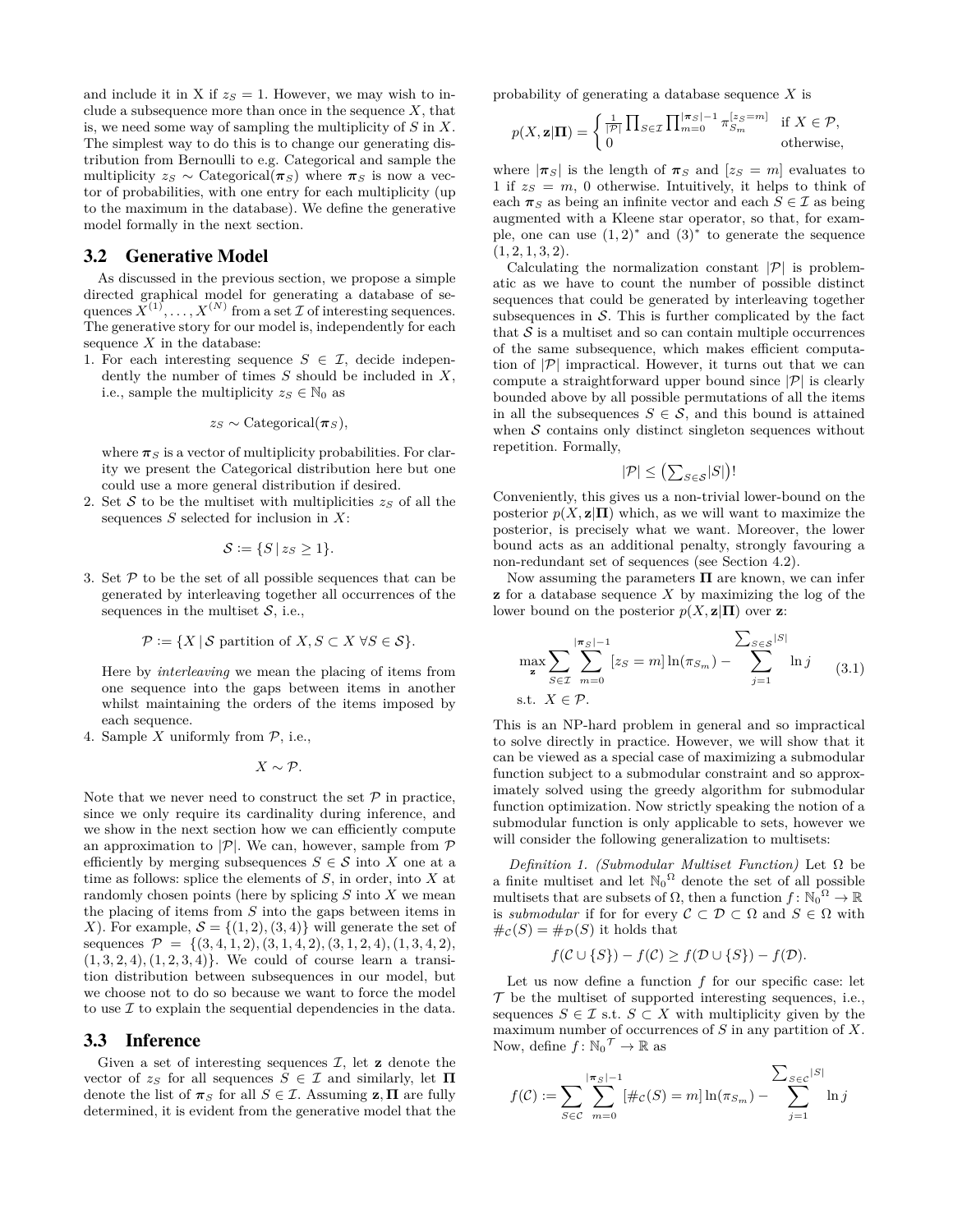and  $q(\mathcal{C}) := |\bigcup_{S \in \mathcal{C}} S|$ . We can now re-state [\(3.1\)](#page-2-0) as: Find a non-overlapping multiset covering  $\mathcal{C} \subset \mathcal{T}$  that maximizes  $f(\mathcal{C})$ , i.e., such that  $g(\mathcal{C}) = g(\mathcal{T})$  and  $f(\mathcal{C})$  is maximized. Note that  $g(\mathcal{T}) = |X|$  by construction. Now clearly g is monotone submodular as it is a multiset coverage function, and we will show that *f* is non-monotone submodular. To see that *f* is submodular observe that for  $C \subset \mathcal{D}, \#_c(S) =$  $\#_{\mathcal{D}}(S)$ 

$$
f(\mathcal{D} \cup \{S\}) - f(\mathcal{D}) = \ln(\pi_{S_{\#_{\mathcal{D}}(S)+1}}) - \ln(\pi_{S_{\#_{\mathcal{D}}(S)}})
$$

$$
\sum_{D \in \mathcal{D}} |D| + |S|
$$

$$
- \sum_{j=\sum_{D \in \mathcal{D}} |D|+1} \ln j
$$

$$
\leq \ln(\pi_{S_{\#_{\mathcal{C}}(S)+1}}) - \ln(\pi_{S_{\#_{\mathcal{C}}(S)}})
$$

$$
\sum_{C \in \mathcal{C}} |C| + |S|
$$

$$
- \sum_{j=\sum_{C \in \mathcal{C}} |C|+1}
$$

$$
= f(\mathcal{C} \cup \{S\}) - f(\mathcal{C})
$$

which is precisely [Definition 1.](#page-2-1) To see that *f* is non-monotone observe that

$$
f(C \cup \{S\}) - f(C) = \ln\left(\frac{\pi_{S_{\#_C(S)+1}}}{\pi_{S_{\#_C(S)}}}\right) - \sum_{j=\sum_{C \in \mathcal{C}}|C|+1}^{\sum_{|C|+|S|}} \ln j
$$

whose sign is indeterminate.

Maximizing the posterior [\(3.1\)](#page-2-0) is therefore a problem of maximizing a submodular function subject to a submodular coverage constraint and can be approximately solved by applying the greedy approximation algorithm [\(Algorithm 1\)](#page-3-0). The greedy algorithm builds a multiset covering  $\mathcal C$  by repeatedly choosing a sequence *S* that maximizes the profit  $f(\mathcal{C} \cup \{S\}) - f(\mathcal{C})$  of adding *S* to the covering divided by the number of items in *S* not yet covered by the covering  $g(\mathcal{C}\cup\{S\})-g(\mathcal{C})=|S|$ . In order to minimize CPU time spent solving the problem, we cache the sequences and coverings for each database sequence as needed.

<span id="page-3-0"></span>

| Algorithm 1 GREEDY ALGORITHM                                                                   |
|------------------------------------------------------------------------------------------------|
| <b>Input:</b> Database sequence X, supported sequences $\mathcal T$                            |
| Initialize multiset $\mathcal{C} \leftarrow \emptyset$                                         |
| while $g(\mathcal{C}) \neq  X $ do                                                             |
| Choose $S \in \mathcal{T}$ maximizing $\frac{f(\mathcal{C} \cup \{S\}) - f(\mathcal{C})}{ S }$ |
| $\mathcal{C} \leftarrow \mathcal{C} \cup \{S\}$                                                |
| end while                                                                                      |
| return $\mathcal C$                                                                            |

Note that while there are good theoretical guarantees on the approximation ratio achieved by the greedy algorithm when maximizing a *monotone* submodular set function subject to a coverage constraint (e.g.  $\ln|X| + 1$  for weighted set cover [\[5,](#page-9-20) [7\]](#page-9-21)) the problem of maximizing a *non-monotone* submodular set function subject to a coverage constraint has, to the best of our knowledge, not been studied in the literature. However, as our submodular optimization problem is an extension of the weighted set cover problem, the greedy algorithm is a natural fit and indeed we observe good performance in practice.

#### <span id="page-3-1"></span>**Algorithm 2** Hard-EM

**Input:** Set of sequences  $\mathcal I$  and initial estimates  $\Pi^{(0)}$  $k \leftarrow 0$ **do**  $k \leftarrow k + 1$ E-STEP:  $\forall X^{(i)}$  solve [\(3.1\)](#page-2-0) to get  $z_S^{(i)}$   $\forall S \in \mathcal{T}_i$  $M$ -STEP:  $\pi_{S_m}^{(k)} \leftarrow \frac{1}{N} \sum_{i=1}^{N} [z_S^{(i)} = m] \quad \forall S \in \mathcal{I}, \ \forall m$  $\textbf{while } \|\boldsymbol{\Pi}^{(k-1)} - \boldsymbol{\Pi}^{(k)}\|_F > \varepsilon$ Remove from *I* sequences *S* with  $\pi_{S_0} = 1$ **return**  $\mathcal{I}, \Pi^{(k)}$ 

# 3.4 Learning

Given a set of interesting sequences  $\mathcal{I}$ , consider now the case where both variables **z***,* **Π** in the model are unknown. In this case we can use the hard EM algorithm [\[6\]](#page-9-22) for parameter estimation with latent variables. The hard-EM algorithm in our case is merely a simple layer on top of the inference algorithm [\(3.1\)](#page-2-0). Suppose there are *N* database sequences  $X^{(1)}, \ldots, X^{(N)}$  with multisets of supported interesting sequences  $\mathcal{T}^{(1)}, \ldots, \mathcal{T}^{(N)}$ , then the hard EM algorithm is given in [Algorithm 2](#page-3-1) (note that  $\lVert \cdot \rVert_F$  denotes the Frobenius norm and  $\pi_{S_0}$  is the probability that *S* does not explain any sequence in the database). To initialize  $\Pi$ , a natural choice is simply the support (relative frequency) of each sequence.

## 3.5 Inferring new sequences

We infer new sequences using structural EM [\[8\]](#page-9-8), i.e., we add a candidate sequence  $S'$  to  $\mathcal I$  if doing so improves the optimal value  $\bar{p}$  of the problem [\(3.1\)](#page-2-0) averaged across all database sequences. Interestingly, there are two implicit regularization effects here. Firstly, observe from [\(3.1\)](#page-2-0) that when a new candidate  $S'$  is added to the model, a corresponding term $\ln\pi_{S_0^\prime}$  is added to the log-likelihood of all database sequences that S' does not support. For large sequence databases, this amounts to a significant penalty on candidates in practice. Secondly, observe that the last term of [\(3.1\)](#page-2-0) acts as an additional penalty, strongly favouring a non-redundant set of sequences.

To get an estimate of maximum benefit to including candidate  $S'$ , we must carefully choose an initial value of  $\pi_{S'}$ that is not too low, to avoid getting stuck in a local optimum. To infer a good  $\pi_{S'}$ , we force the candidate  $S'$  to explain all database sequences it supports by initializing  $\pi_{S'} = (0, 1, \ldots, 1)^T$  and update  $\pi_{S'}$  with the probability corresponding to its actual usage once we have inferred all the coverings. Given a set of interesting sequences  $\mathcal I$  and corresponding probabilities **Π** along with database sequences  $X^{(1)}, \ldots, X^{(N)}$ , each iteration of the structural EM algorithm is given in [Algorithm 3](#page-4-0) below.

Occasionally the HARD-EM algorithm may assign zero probability to one or more singleton sequences and cause the greedy algorithm to not be able to fully cover a database sequence  $X$  using just the interesting sequences in  $\mathcal I$ . In this case we simply re-seed  $\mathcal I$  with the necessary singletons. Finally, in practice we store the set of candidates that have been rejected by STRUCTURAL-EM and check each potential candidate against this set for efficiency.

### <span id="page-3-2"></span>3.6 Candidate generation

The STRUCTURAL-EM algorithm [\(Algorithm 3\)](#page-4-0) requires a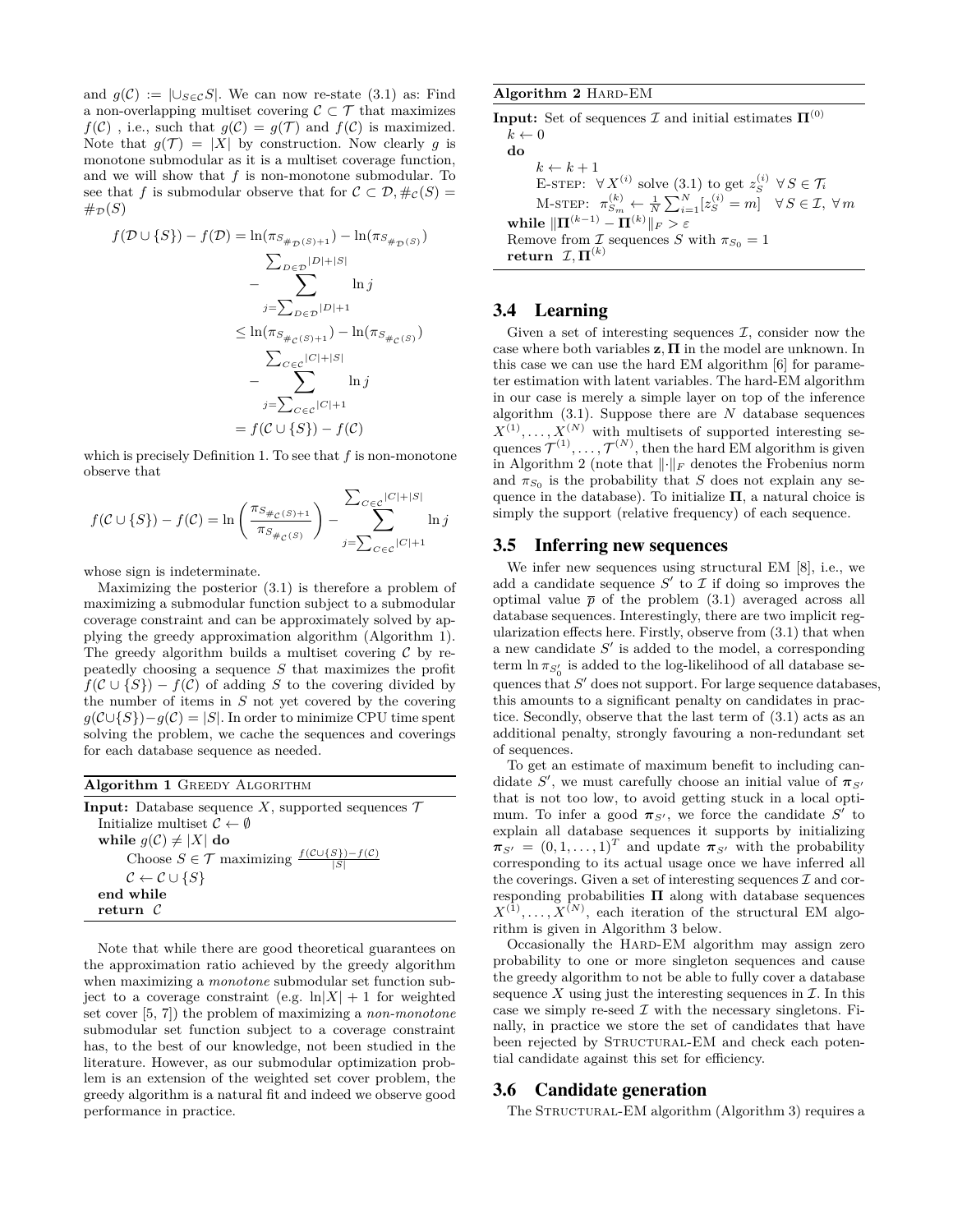<span id="page-4-0"></span>Algorithm 3 STRUCTURAL-EM (one iteration)

**Input:** Sequences  $\mathcal{I}$ , **Π**, optima  $p^{(i)}$  of  $(3.1) \forall X^{(i)}$  $(3.1) \forall X^{(i)}$ Set profit  $\overline{p} \leftarrow \frac{1}{N} \sum_{i=1}^{N} p^{(i)}$ **do** Generate candidate S' using CANDIDATE-GEN  $\mathcal{I} \leftarrow \mathcal{I} \cup \{S'\}, \, \bm{\pi}_{S'} \leftarrow (0, 1, \dots, 1)^T$ E-STEP:  $\forall X^{(i)}$  solve [\(3.1\)](#page-2-0) to get  $z_S^{(i)}$   $\forall S \in \mathcal{T}_i$  $M$ -STEP:  $\pi'_{S_m} \leftarrow \frac{1}{N} \sum_{i=1}^N [z_S^{(i)}] = m \quad \forall S \in \mathcal{I}, \ \forall m$  $\forall X^{(i)}$ , solve [\(3.1\)](#page-2-0) using  $\pi'_{S}, z_{S}^{(i)}$   $\forall S \in \mathcal{T}_{i}$ to get the optimum  $p^{(i)}$ Set new profit  $\bar{p}' \leftarrow \frac{1}{N} \sum_{i=1}^{N} p^{(i)}$  $\mathcal{I} \leftarrow \mathcal{I} \setminus \{S'\}$ **while**  $\overline{p}' \leq \overline{p}$  {until one good candidate found}  $\mathcal{I} \leftarrow \mathcal{I} \cup \{S^{\tilde{I}}\}$ return  $\mathcal{I}, \Pi'$ 

method to generate new candidate sequences  $S'$  that are to be considered for inclusion in the set of interesting sequences  $I$ . One possibility would be to use the GSP algorithm [\[23\]](#page-9-9) to recursively suggest larger sequences starting from singletons, however preliminary experiments found this was not the most efficient method. For this reason we take a slightly different approach and recursively combine the interesting sequences in  $\mathcal I$  with the *highest support first* [\(Algorithm 4\)](#page-4-1). In this way our candidate generation algorithm is more likely to propose viable candidate sequences earlier and in practice we find that this heuristic works well.

<span id="page-4-1"></span>**Algorithm 4 CANDIDATE-GEN** 

**Input:** Sequences *I*, cached supports  $\sigma$ , queue length *q* **if**  $\ddagger$  priority queue Q for  $\mathcal{I}$  **then** Initialize  $\sigma$ -ordered priority queue  $\mathcal{Q}$ Sort  $\mathcal I$  by decreasing sequence support using  $\sigma$ **for** all ordered pairs  $S_1, S_2 \in \mathcal{I}$ , highest ranked first **do** Generate candidate  $S' = S_1 S_2$ Cache support of  $S'$  in  $\sigma$  and add  $S'$  to  $\mathcal Q$ **if**  $|Q| = q$  **break end for end if** Pull highest-ranked candidate S' from Q  $return S'$ 

## 3.7 Mining Interesting Sequences

Our complete interesting sequence mining (ISM) algo-rithm is given in [Algorithm 5.](#page-4-2) Note that the HARD-EM

<span id="page-4-2"></span>

| <b>Algorithm 5 ISM</b> (Interesting Sequence Miner)                |  |
|--------------------------------------------------------------------|--|
| <b>Input:</b> Database of sequences $X^{(1)}, \ldots, X^{(N)}$     |  |
| Initialize $\mathcal I$ with singletons, $\Pi$ with their supports |  |
| while not converged do                                             |  |
| Add sequences to $\mathcal{I}, \Pi$ using STRUCTURAL-EM            |  |
| Optimize parameters for $\mathcal{I}, \Pi$ using HARD-EM           |  |
| end while                                                          |  |
| return $\mathcal{I}, \Pi$                                          |  |
|                                                                    |  |

parameter optimization step need not be performed at every iteration, in fact it is more efficient to suggest several candidate sequences before optimizing the parameters. As all operations on database sequences in our algorithm are trivially parallelizable, we perform the *E* and *M*-steps in both the hard and structural EM algorithms in parallel.

#### 3.8 Interestingness Measure

Now that we have inferred the model variables **z***,* **Π**, we are able to use them to rank the retrieved sequences in  $\mathcal{I}$ . There are two natural rankings one can employ, and both have their strengths and weaknesses. The obvious approach is to rank each sequence  $S \in \mathcal{I}$  according to its probability under the model  $\pi_S$ , however this has the disadvantage of strongly favouring frequent sequences over rare ones, an issue we would like to avoid. An alternative is to rank the retrieved sequences according to their *interestingness* under the model, that is the ratio of database sequences they explain to database sequences they support. One can think of interestingness as a measure of how necessary the sequence is to the model: the higher the interestingness, the more supported database sequences the sequence explains. Thus interestingness provides a more balanced measure than probability, at the expense of missing some frequent sequences that only explain some of the database sequences they support. We define interestingness formally as follows.

*Definition 2.* The *interestingness* of a sequence  $S \in \mathcal{I}$  retrieved by ISM [\(Algorithm 5\)](#page-4-2) is defined as

$$
int(S) = \frac{\sum_{i=1}^{N} [z_S^{(i)} \ge 1]}{supp(S)}
$$

and ranges from 0 (least interesting) to 1 (most interesting).

Any ties in the ranking can be broken using the sequence probability  $p(S \subset X) = p(z_S \ge 1) = 1 - \pi_{S_0}$ .

#### 3.9 Correspondence to Existing Models

There is a close and well-known connection between probabilistic modelling and the minimum description length principle used by SQS and GoKrimp (see MacKay [\[14\]](#page-9-23), §28.3 for a particularly nice explanation). Given a probabilistic model  $p(X|\Pi, \mathcal{I})$  of a single database sequence X, by Shannon's theorem the optimal code for the model will encode *X* using approximately  $-\log_2 p(X|\mathbf{\Pi}, \mathcal{I})$  bits. So by finding a set of patterns that maximizes the probability of the data, we are also finding patterns that minimize description length. Conversely, any encoding scheme implicitly defines a probabilistic model. Given an encoding scheme *E* that assigns each transaction  $X$  to a string of  $L(X)$  bits, we can define  $p(X|E) \propto 2^{-L(X)}$ , and then *E* is an optimal code for  $p(X|E)$ . Interpreting the previous subsequence mining methods in terms of their implicit probabilistic models provides interesting insights into these methods.

The encoding of a database sequence used by SQS can be interpreted as a probabilistic model  $p(X, \mathbf{z} | \mathbf{\Pi}, \mathcal{I})$ , where the SQS analog of  $p(X, z | \Pi, \mathcal{I})$  is similar to [\(3.1\)](#page-2-0) with

$$
\pi_{S_m} = \left(\frac{\sum_{i=1}^N z_S^{(i)}}{\sum_{I \in \mathcal{I}} \sum_{j=1}^N z_I^{(j)}}\right)^m,
$$

along with additional terms that correspond to the description lengths for indicating the presence and absence of gaps in the usage of a sequence *S*. Additionally, SQS contains an explicit penalty for the encoding of the set of patterns  $I$ ,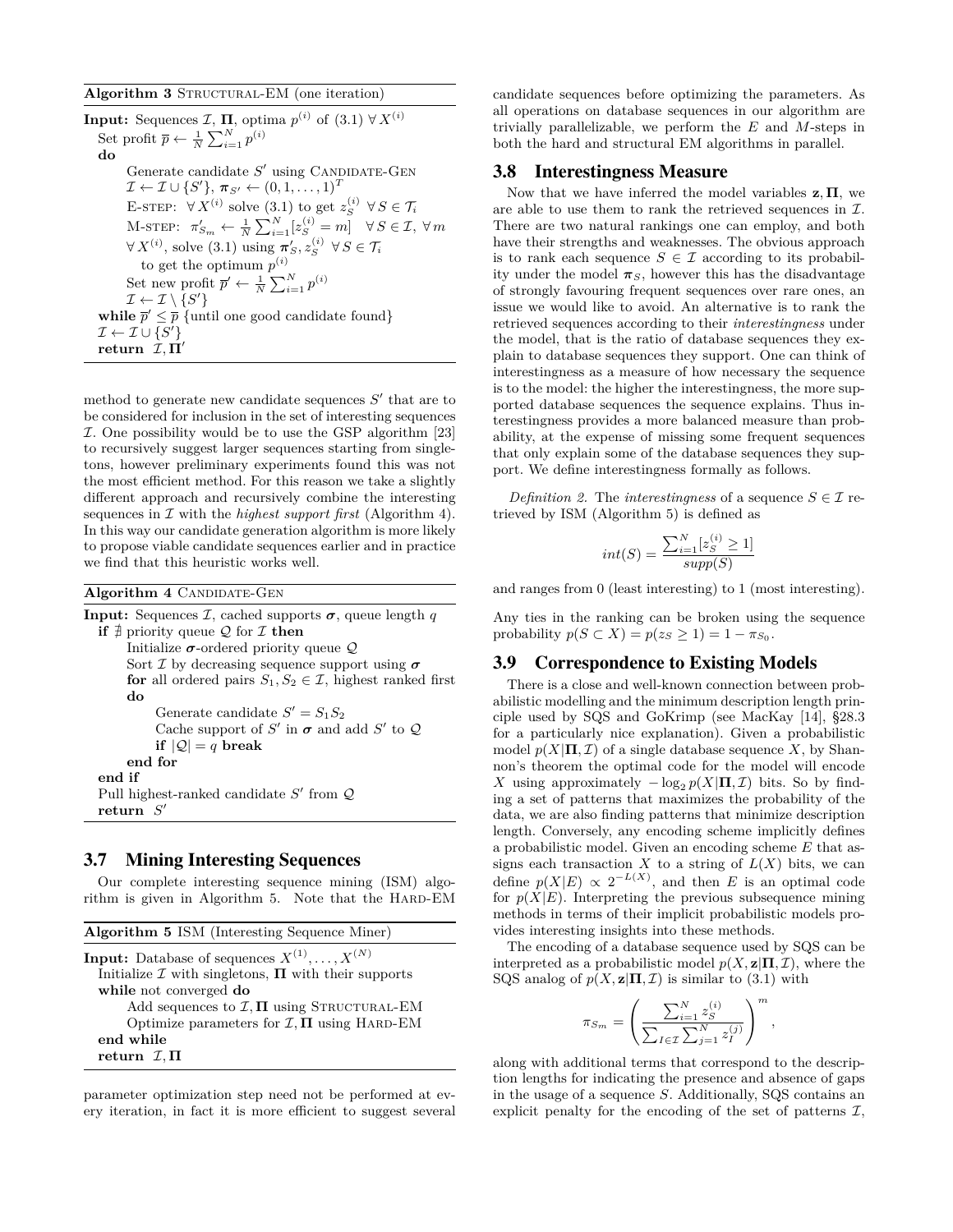that encourages a smaller number of patterns. In a probabilistic model, this can be interpreted as a prior distribution  $p(\mathcal{I})$  over patterns. There is also a prior distribution on the content of the patterns, similar to a unigram model, which encourages the patterns to contain more common elements.

Similarly, GoKrimp uses a variant of the above model, where instead we have

$$
\pi_{S_m}=\left(\frac{\sum_{i=1}^Nz_S^{(i)}+|\{T\in\mathcal{I}\,|\,S\subset T\}|}{\sum_{I\in\mathcal{I}}\sum_{j=1}^Nz_I^{(j)}+|\{T\in\mathcal{I}\,|\,I\subset T\}|}\right)^m.
$$

In addition, the description length used by GoKrimp also has a gap cost that penalizes sequences with large gaps. GoKrimp employs a greedy heuristic to find the most compressing sequence: an empty sequence *S* is iteratively extended by the most frequent item that is statistically dependent on *S*. ISM, by contrast, iteratively extends sequences by the most frequent sequence in its candidate generation step which enables it to quickly generate large candidate sequences [\(Section 3.6\)](#page-3-2). We did consider performing a statistical test between a sequence and its extending sequence, however this proved computationally prohibitive.

The differences between these models and ISM are:

- *Interleaving.* SQS cannot mine subsequences that are interleaved and thus struggles on datasets which consist mainly of interleaved subsequences (for illustration, see [Section 4.4\)](#page-7-1). GoKrimp handles interleaving using a pointer scheme that explicitly encodes the location of the subsequence within the database. In ISM, the partition function  $|\mathcal{P}|$  allows us to handle interleaving of subsequences without needing to explicitly encode positions, and also serves as an additional penalty on the number of elements in the subsequences used to explain a database sequence.
- *Gap penalties.* Both SQS and GoKrimp explicitly punish gaps in sequential patterns. Adding such a penalty would require only a trivial modification to the algorithm, namely, updating the cost function in [Algorithm 1.](#page-3-0) We did not pursue this as we observe excellent results without it [\(Section 4\)](#page-5-0).
- *Encoding the set of patterns.* Both SQS and GoKrimp contain an explicit penalty term for the description length of the pattern database, which corresponds to a prior distribution  $p(\mathcal{I})$  over patterns. In our experiments with ISM, we did not find in practice that an explicit prior distribution  $p(\mathcal{I})$  was necessary for good results. It would be possible to incorporate it with a trivial change to the ISM algorithm, in particular, when computing the score improvement of a new candidate in the structural EM step.
- *Encoding pattern absence.* Also, observe that, if we view ISM as an MDL-type method, not only the presence of a pattern, but also the absence of it is explicitly encoded (in the form of  $\pi_{S_0}$  in [\(3.1\)](#page-2-0)). As a result, there is an implicit penalty for adding too many patterns to the model and one does not need to use a code table which would serve as an explicit penalty for greater model complexity.

## <span id="page-5-0"></span>4. NUMERICAL EXPERIMENTS

In this section we perform a comprehensive quantitative and qualitative evaluation of ISM. On synthetic datasets we show that ISM returns a list of sequential patterns that is largely non-redundant, contains few spurious correlations and scales linearly with the number of sequences in the dataset. On a set of real-world datasets we show that ISM

<span id="page-5-2"></span>

Figure 1: ISM scaling as the number of sequences in our synthetic database increases.

finds patterns that are consistent, interpretable and highly relevant to the problem at hand. Moreover, we show that ISM is able to mine patterns that achieve good accuracy when used as binary features for real-world classification tasks.

*Datasets* We use ten real-world datasets in our numerical evaluation (see [Table 1\)](#page-5-1). The Alice dataset consists of the text of Lewis Carrol's Alice in Wonderland, tokenized into 1*,* 638 sentences using the Stanford Document Preprocessor [\[17\]](#page-9-24) with stop words and punctuation deliberately retained. The Gazelle dataset consists of 59*,* 601 sequences of clickstream data from an e-commerce website used in the KDD-CUP 2000 competition [\[11\]](#page-9-25). The JMLR dataset consists of 788 abstracts from the Journal of Machine Learning Research and has previously been used in the evaluation of the SQS and GoKrimp algorithms [\[12,](#page-9-6) [25\]](#page-9-7). Each sequence is a list of stemmed words from the text with stop words removed. The Sign dataset is a list of 730 American sign language utterances where each utterance contains a number of gestural and grammatical fields [\[21\]](#page-9-26). The last six datasets listed in [Table 1](#page-5-1) were first introduced in [\[19\]](#page-9-27) to evaluate classification accuracy when mined sequential patterns are used as features. The datasets were converted from time interval sequences into sequences of items by considering the start and end of each unique interval as distinct items and ordering the items according to time.

*ISM Results* We ran ISM on each dataset for 1*,* 000 iterations with a priority queue size of 100*,* 000 candidates. The runtime and number of non-singleton sequential patterns returned by ISM is given in the right-hand side of [Table 1.](#page-5-1) We

<span id="page-5-1"></span>

| Dataset | Uniq. Items | Sequences | Subseq. <sup>†</sup> | Runtime              |
|---------|-------------|-----------|----------------------|----------------------|
| Alice   | 2,619       | 1,638     | 123                  | $114 \text{ min}$    |
| Gazelle | 497         | 59,601    | 727                  | $582 \,\mathrm{min}$ |
| JMLR    | 3,846       | 788       | 361                  | $230 \,\mathrm{min}$ |
| Sign    | 267         | 730       | 159                  | $31 \text{ min}$     |
| aslbu   | 250         | 424       | 144                  | 4 min                |
| aslgt   | 94          | 3,464     | 57                   | $19 \text{ min}$     |
| auslan2 | 16          | 200       | 10                   | $>1$ min             |
| context | 94          | 240       | 19                   | 7 min                |
| pioneer | 178         | 160       | 86                   | $3 \text{ min}$      |
| skating | 82          | 530       | 70                   | $9 \text{ min}$      |

Table 1: Summary of the real datasets used and ISM results after 1*,* 000 iterations. † excluding singleton subsequences.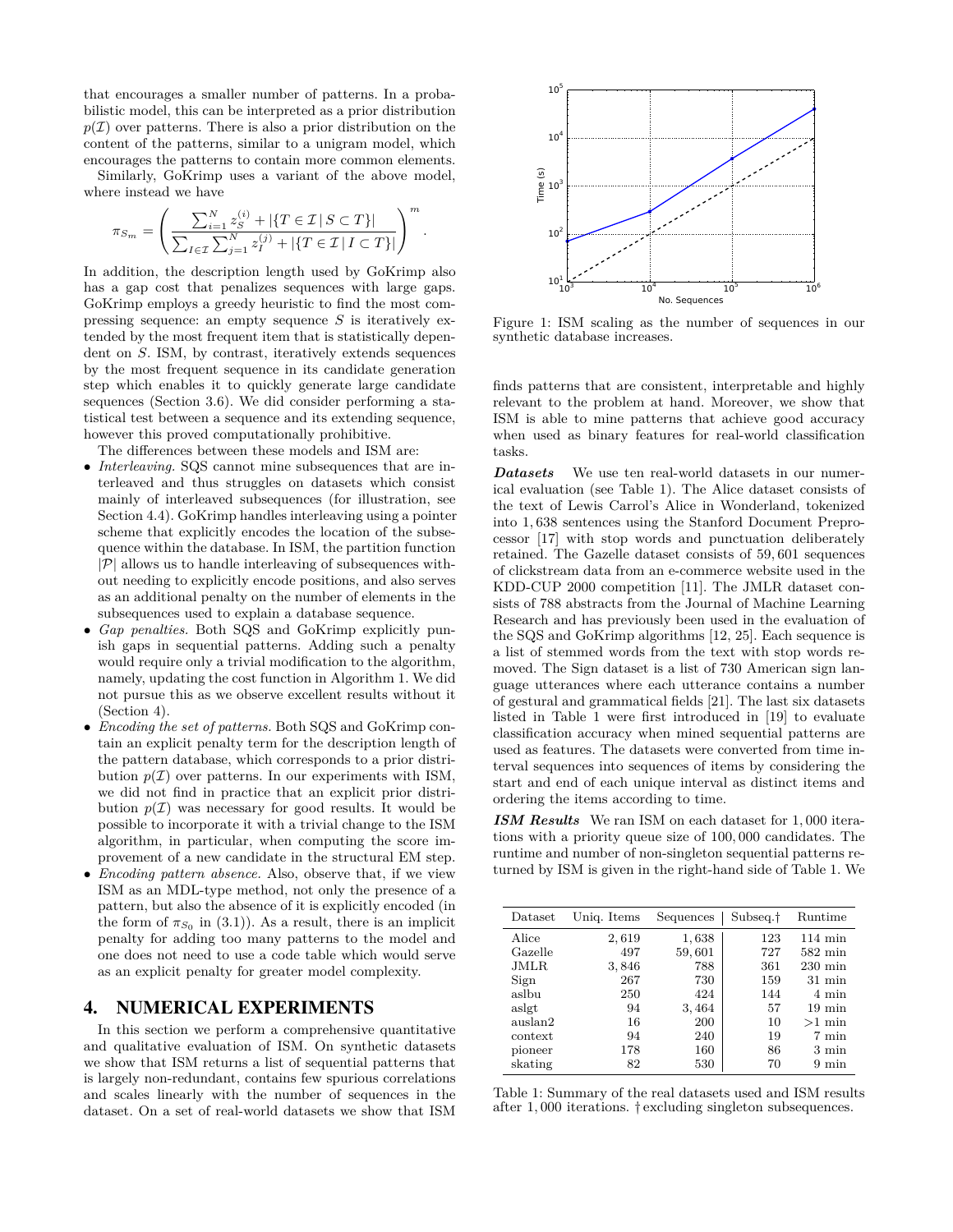<span id="page-6-2"></span>

Figure 2: Precision against recall for each algorithm on our synthetic database, using the top-*k* patterns as a threshold. Note that SQS is a single point at the top-left and GoKrimp has near zero precision and recall. Each plotted curve is the 11-point interpolated precision<sup>3</sup>.

also investigated the scaling of ISM as the number of sequences in the database increases, using the model trained on the Sign dataset from [Section 4.1](#page-6-1) to generate synthetic sequence databases of various sizes. We ran ISM for 100 iterations on these databases and one can see in [Figure 1](#page-5-2) that the scaling is linear as expected. All experiments were performed on a machine with 16 Intel Xeon E5-2650 2*.*60Ghz CPUs and 128GB of RAM.

*Evaluation criteria* We will evaluate ISM along with SQS, GoKrimp and BIDE according to the following criteria:

- 1. *Spuriousness* to assess the degree of spurious correlation in the mined set of sequential patterns.
- 2. *Redundancy* to measure how redundant the mined set of patterns is.
- 3. *Classification Accuracy* to measure the usefulness of the mined patterns.
- 4. *Interpretability* to informally assess how meaningful and relevant the mined patterns actually are.

## <span id="page-6-1"></span>4.1 Pattern Spuriousness

The sequence-cover formulation of the ISM algorithm [\(3.1\)](#page-2-0) naturally favours adding sequences to the model whose items co-occur in the sequence database. One would therefore expect ISM to largely avoid suggesting sequences of uncorrelated items and so return more meaningful patterns. To verify this is the case and validate our inference procedure, we check if ISM is able to recover the sequences it used to generate a synthetic database. To obtain a realistic synthetic database, we sampled 10*,* 000 sequences from the ISM generative model trained on the Sign dataset (cf. [Section 3.2\)](#page-2-2). We were then able to measure the precision and recall for each algorithm, i.e., the fraction of mined patterns that are generating and the fraction of generating patterns that are mined, respectively. [Figure 2](#page-6-2) shows the precision-recall curve for ISM, SQS, GoKrimp and BIDE using the top-*k* mined sequences (according to each algorithms ranking) as a threshold. One can clearly see that ISM was able to mine almost all the generating patterns and almost all the patterns mined were generating, despite the fact that the generated database will contain many subsequences not present in the original dataset due to the nature of our 'subsequence interleaving' generative model. This not only provides a good validation of ISM's inference procedure and underlying generative model but also demonstrates that ISM returns few spurious patterns. For comparison, SQS returned a very small set of generating patterns and GoKrimp returned many patterns that were not generating. The set of top-*k* patterns mined by BIDE contained successively less generating patterns as *k* increased. It is not our intention to draw conclusions about the performance of the other algorithms as this experimental setup naturally favours ISM. Instead, we compare the patterns from ISM with those from SQS and GoKrimp on real-world data in the next sections.

#### <span id="page-6-0"></span>4.2 Pattern Redundancy

We now turn our attention to evaluating how redundant the sets of sequential patterns returned by ISM, SQS, GoKrimp and BIDE actually are. A suitable measure of redundancy for a single sequence is the minimum edit distance between it and the other mined sequences in the set. Averaging this distance across all sequences in the set, we obtain the *average inter-sequence distance* (ISD). Similarly, we can also calculate the average number of sequences containing other mined sequences in the set (CS), which provides us with another measure of redundancy. Finally, we can also look at the number of unique items present in the set of mined sequences which gives us an indication of how diverse it is. We ran ISM, SQS, GoKrimp and BIDE on all the datasets in [Table 1](#page-5-1) and report the results of the three aforementioned redundancy metrics on the top 50 non-singleton sequential patterns for each algorithm in [Table 2.](#page-7-0) One can see that on average the top ISM sequences have a larger inter-sequence distance, smaller number of containing sequences and larger number of unique items, clearly demonstrating they are less redundant than SQS, GoKrimp and BIDE. Predictably, the top BIDE sequences are the most redundant, with an average inter-sequence distance of 1*.*00.

#### 4.3 Classification Accuracy

A key property of any set of patterns mined from data is its usefulness in real-world applications. To this end, in keeping with previous work [\[12\]](#page-9-6), we will focus on classification tasks as they are some of most important applications of pattern mining algorithms. Specifically we will consider the task of classifying sequences in a database using mined sequential patterns as binary features. We therefore performed 10-fold cross validation using a Support Vector Machine (SVM) classifier on the six classification datasets from [Table 1](#page-5-1) with the top-*k* patterns mined by ISM, SQS, GoKrimp and BIDE as features. We used the linear classifier from the libSVM library [\[4\]](#page-9-29) with default parameters. Additionally, we used the top-*k* most frequent singleton patterns as a baseline for the classification tasks. The resulting plots of *k* against classification accuracy for all the datasets and algorithms are given in [Figure 3.](#page-8-0) One can see that the patterns mined by SQS perform best, exhibiting the highest classification accuracy on four out of the six datasets, closely followed by ISM and GoKrimp, which performs surprisingly well considering it struggles to return more than 50 patterns. All three consistently outperform BIDE and the singletons baseline which exhibit similar performance to each other. We therefore conclude that the sequential patterns mined by ISM can indeed be useful in real-world applications.

<sup>&</sup>lt;sup>3</sup>i.e., the interpolated precision at 11 equally spaced recall points between 0 and 1 (inclusive), see [\[16\]](#page-9-28), §8.4 for details.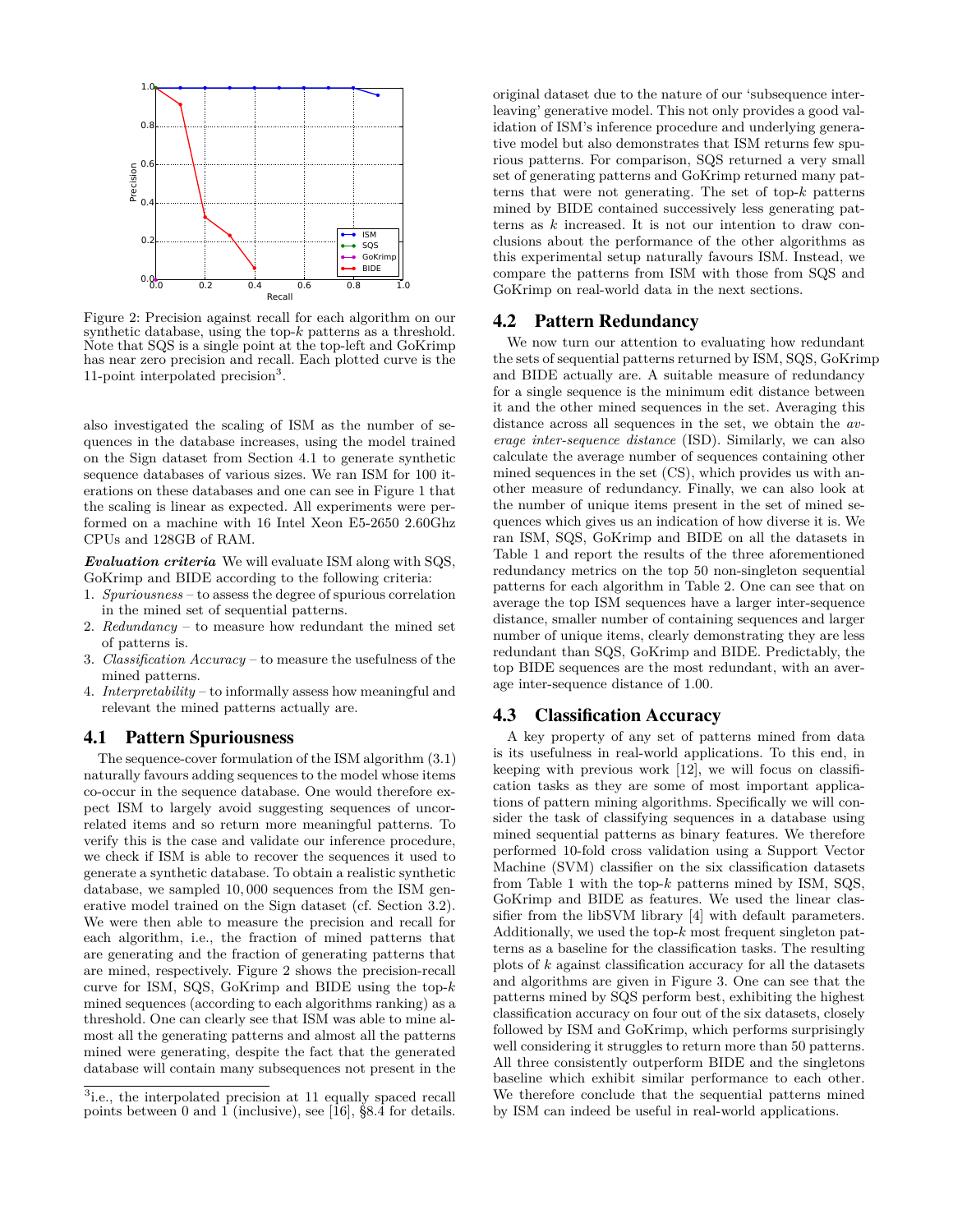<span id="page-7-0"></span>

|             |            | Alice   |                      |         | Gazelle     |                 |         | <b>JMLR</b> |                 |         | Sign    |       |            | aslbu   |       |
|-------------|------------|---------|----------------------|---------|-------------|-----------------|---------|-------------|-----------------|---------|---------|-------|------------|---------|-------|
|             | <b>ISD</b> | CS      | ${\rm I} {\rm tems}$ | ISD     | $_{\rm CS}$ | Items           | ISD     | CS          | Items           | ISD     | CS      | Items | <b>ISD</b> | CS      | Items |
| <b>ISM</b>  | 2.00       | 0.00    | 94                   | 3.36    | 0.00        | 167             | 1.84    | 0.00        | 96              | 3.64    | 0.00    | 113   | 2.24       | 0.00    | 110   |
| SQS         | 1.76       | 0.10    | 72                   | 4.24    | 0.38        | 183             | 1.82    | 0.02        | 92              | l.26    | 0.94    | 57    | $*1.89$    | $*0.11$ | $*61$ |
| GoKrimp     | 1.24       | 0.10    | 52                   | $*4.51$ | $*0.05$     | $*176$          | $*1.40$ | $*0.10$     | $*30$           | 1.72    | 0.24    | 63    | $*2.00$    | $*0.00$ | $*18$ |
| <b>BIDE</b> | 1.00       | 0.36    | 29                   | 1.00    | 0.36        | 26              | 1.00    | 0.18        | 12              | 1.00    | 0.60    | 15    | 1.00       | 0.00    | 26    |
|             |            | aslgt   |                      |         | auslan2     |                 |         | context     |                 |         | pioneer |       |            | skating |       |
|             | <b>ISD</b> | CS      | ltems                | ISD     | CS          | $_{\rm{Items}}$ | ISD     | CS          | $_{\rm{Items}}$ | ISD     | CS      | Items | ISD        | CS      | Items |
| <b>ISM</b>  | 2.08       | 0.20    | 94                   | $*2.40$ | $*1.0$      | $*14$           | $*2.16$ | $*0.47$     | $*35$           | 2.04    | 0.00    | 102   | 2.12       | 0.72    | 73    |
| SQS         | 1.96       | 0.28    | 86                   | $*1.42$ | $*1.17$     | $*_{12}$        | 2.14    | 0.90        | 64              | 1.64    | 0.40    | 78    | 1.62       | 0.84    | 46    |
| GoKrimp     | $*2.00$    | $*0.00$ | $*89$                | $*2.00$ | $*0.25$     | $*_{8}$         | $*2.07$ | $*0.52$     | $*_{51}$        | $*1.82$ | $*0.00$ | $*33$ | $*1.90$    | $*0.29$ | $*64$ |
| <b>BIDE</b> | 1.00       | 0.00    | 22                   | $*1.00$ | $*3.16$     | $*6$            | 1.00    | 1.72        | 12              | 1.02    | 0.06    | 32    | 1.00       | 1.06    | 17    |

Table 2: Average inter-sequence distance (ISD), average no. containing sequences (CS) and no. unique items for the top 50 non-singleton sequences returned by the algorithms from the datasets. Larger inter-sequence distances and smaller no. containing sequences indicate less redundancy. \* returned less than 50 non-singleton sequences.

<span id="page-7-2"></span>

| <b>ISM</b>                    | SQS                    | GoKrimp                | <b>BIDE</b>                   |
|-------------------------------|------------------------|------------------------|-------------------------------|
| support vector machin         | support vector machin  | support vector machin  | algorithm algorithm           |
| real world                    | machin learn           | machin learn           | learn learn                   |
| larg scale                    | state art              | real world             | learn algorithm               |
| high dimension                | data set               | state art              | algorithm learn               |
| state art                     | bayesian network       | high dimension         | data data                     |
| first second                  | larg scale             | reproduc hilbert space | learn data                    |
| reproduc kernel hilbert space | nearest neighbor       | experiment result      | model model                   |
| maximum likelihood            | decis tree             | supervis learn         | problem problem               |
| wide rang                     | neural network         | neural network         | learn result                  |
| gene express                  | cross valid            | compon analysi         | problem algorithm             |
| princip compon analysi        | featur select          | well known             | method method                 |
| random field                  | graphic model          | support vector         | algorithm result              |
| maximum entropi               | real world             | base result            | data set                      |
| low dimension                 | high dimension         | paper investig         | learn learn learn             |
| blind separ                   | mutual inform          | data demonstr          | learn problem                 |
| wide varieti                  | sampl size             | hilbert space          | learn method                  |
| acycl graph                   | learn algorithm        | such paper             | algorithm data                |
| turn out                      | princip compon analysi | algorithm demonstr     | learn set                     |
| markov chain                  | logist regress         | learn result           | problem learn                 |
| leav out                      | model select           | learn experi           | algorithm algorithm algorithm |

Table 3: The top twenty non-singleton sequences as found by ISM, SQS, GoKrimp and BIDE for the JMLR dataset.

# <span id="page-7-1"></span>4.4 Pattern Interpretability

For the two text datasets in [Table 1](#page-5-1) we can directly interpret the mined patterns and informally assess how meaningful and relevant they are.

*JMLR Dataset* We compare the top-20 non-singleton patterns mined by ISM, SQS, GoKrimp and BIDE in [Table 3.](#page-7-2) It is immediately obvious from the table that the BIDE patterns are almost exclusively permutations of frequent items and so uninformative. For this reason we omit BIDE from consideration on the next dataset. The patterns mined by ISM, SQS and GoKrimp are all very informative, containing technical concepts such as *support vector machine* and commonly used phrases such as *state (of the) art*.

*Alice Dataset* We compare the top twenty-20 non-singleton patterns mined by ISM, SQS and GoKrimp in the first three columns [Table 4.](#page-8-1) This time, one can clearly see that the patterns mined by ISM are considerably more informative. They contain collocated words and phrases such as *mock turtle* and *oh dear*, correlated words such as *as spoke* and *off head*, as well as correlated punctuation such as *( )* and *" "*. Both SQS and GoKrimp on the other hand mine collocated words with spurious punctuation and stop words, e.g.

prepending *the* to nouns and commas to phrases. To further illustrate this notable difference, we also show the top-20 non-singleton patterns that are exclusive to each algorithm (i.e., found by ISM but not SQS/GoKrimp, etc.) in the last three columns of [Table 4.](#page-8-1) One can clearly see that GoKrimp has the least informative exclusive patterns, predominantly combinations of stop words and punctuation, SQS mostly prepends and appends informative exclusive patterns with punctuation and stop words, whereas ISM is the only algorithm that just returns purely correlated words. Note that SQS in particular struggles to return patterns such as balanced parentheses, since it punishes the large gaps between them and cannot handle interleaving them with the patterns they enclose. Here we can really see the power of the statistical model underlying ISM as it is able to discern spurious punctuation from genuine phrases.

*Parallel Dataset* Finally, we consider a synthetic dataset that demonstrates the ability of ISM to handle interleaving patterns. Following [\[12\]](#page-9-6), we generate a synthetic dataset where each item in the sequence is generated by five independent parallel processes, i.e., each process *i* generates one item from a set of five possible items  $\{a_i, b_i, c_i, d_i, e_i\}$  in or-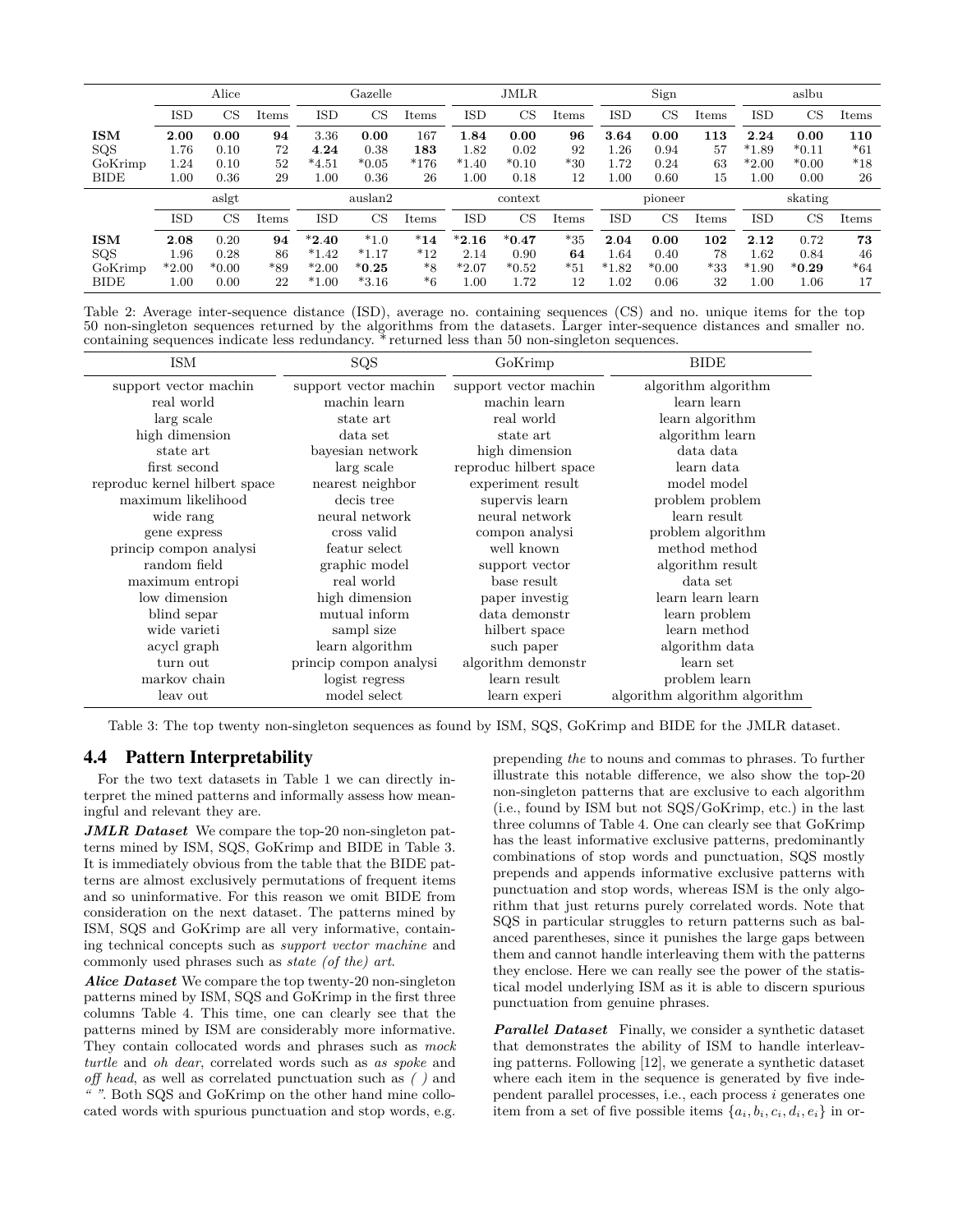<span id="page-8-0"></span>

Figure 3: Linear SVM classification accuracy using the top-*k* sequences returned by each algorithm as binary features. ISM shows consistently good performance, comparable to SQS and GoKrimp.

<span id="page-8-1"></span>

| ISM          | SQS                           | GoKrimp        | Exclusive ISM    | Exclusive SQS                 | Exc. GoKrimp                  |
|--------------|-------------------------------|----------------|------------------|-------------------------------|-------------------------------|
| she herself  | $\vert$ ,                     | $\left( \quad$ | she herself      | $\gamma$ ,                    | $\left( \quad ,\quad \right)$ |
| mock turtle  | , and                         | , and          |                  | the mock turtle               | , said.                       |
|              | $\gamma$ ,                    | said.          | he his           | the march hare                | said the.                     |
| went on      |                               | mock turtle    | as spoke         | * * * *                       | of the.                       |
| $(1 - 2)$    | the mock turtle               | said the.      | had back         | said alice                    | in't'                         |
| ca n't       | the march hare                | in a           | just when        | , you know                    | march hare                    |
| he his       | * * * *                       | of the.        | off head         | it was                        | alice.                        |
| looked at    | said alice                    | i n't '        | she at once      | the white rabbit              | what ?                        |
| had been     | the queen                     | $i \n m$       | oh dear          |                               | you know                      |
| must be      | , you know                    | march hare     | never before     | : and                         | $\left($ $\right)$            |
| at last      | went on                       | went on        | join dance       | she had                       | you?                          |
| as spoke     | it was                        | a little       | might well       | $beau - ootiful$ soo $-$ oop! | , , ,                         |
| looking at   | the white rabbit              | $\mathbf{I}$ , | if 'd            | <i>i</i> 've                  | oh, !                         |
| had back     |                               | alice.         | such thing       | minute or two                 | $\mathbf{i}$ ,                |
| just when    | ; and                         | to herself     | 've seen         | there was                     | alice;                        |
| off head     | a little                      | as she         | do n't know what | $\lq$ well,                   | , !                           |
| she at once  | $i \n m$                      | what?          | going into       | $-$ '                         | the.                          |
| oh dear      | do n't                        | you know       | too much         | in a tone                     | alice,                        |
| more than    | she had                       | the queen      | soon found       | soo – oop of the $e - e$      | it:                           |
| never before | $beau - ootiful$ soo $-$ oop! | the hatter     | took its         | , 'said the king              | and she                       |

Table 4: The top twenty non-singleton sequences as found by ISM, SQS and GoKrimp for the Alice dataset as well as those found by ISM but not SQS/GoKrimp, SQS not ISM/GoKrimp and GoKrimp not ISM/SQS.